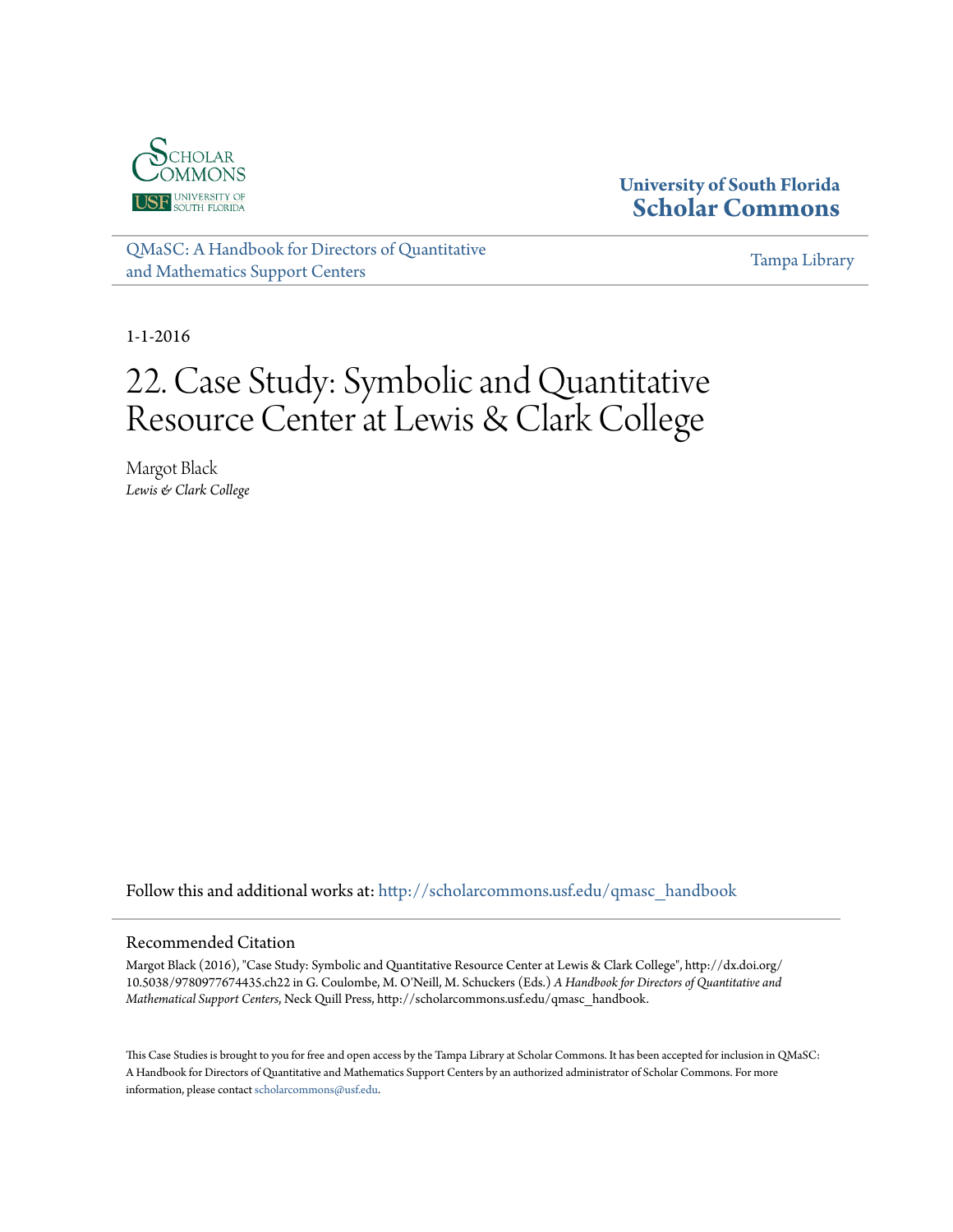## Case Study: Symbolic and Quantitative Resource Center at Lewis & Clark College

 c Margot Black , Lewis & Clark College

#### 1 Introduction

The Symbolic and Quantitative Resource Center (SQRC) is an informal and free drop-in tutor center, staffed by undergraduate peer tutors, open to the entire Lewis & Clark student body. Until the spring of 2013, the SQRC was known as the Math Skills Center (MSC). This case study will serve both as a study of the new center, but will also address the logistical and philosophical elements and challenges involved in its transition from MSC to SQRC.

Lewis & Clark College is a private, selective, residential liberal arts college located in Portland, Oregon. In addition to offering Bachelor of Arts degrees in 28 majors in the College of Arts and Sciences, Lewis & Clark is also home to a Law School with a top ranked Environmental Law program, and a Graduate School of Education & Counseling. The College of Arts and Sciences is comprised of approximately 2000 students, most in the top quarter of their graduating class, representing all 50 states and 66 different countries. Popular majors are in the social sciences, but close to a quarter of all students major in the natural sciences, including mathematics and computer science. The college does not offer an education major (nor any pre-professional major), however the graduate school offers an M.A.T. degree in Education, with endorsements in Math, as well as Science, Art, Social Studies, and English. Undergraduate students choose to come to

Suggested Citation: Margot Black (2016), "Case Study: Symbolic and Quantitative Resource Center at Lewis & Clark College", <http://dx.doi.org/10.5038/9780977674435.ch22> in G. Coulombe, M. O'Neill, M. Schuckers (Eds.) A Handbook for Directors of Quantitative and Mathematical Support Centers, Neck Quill Press, [http://](http://scholarcommons.usf.edu/qmasc_handbook) [scholarcommons.usf.edu/qmasc\\_handbook](http://scholarcommons.usf.edu/qmasc_handbook).

This material is based upon work supported, in part, by the National Science Foundation under Grant DUE-1255945. Any opinions, findings, and conclusions or recommendations expressed in this material are those of the author(s) and do not necessarily reflect the views of the National Science Foundation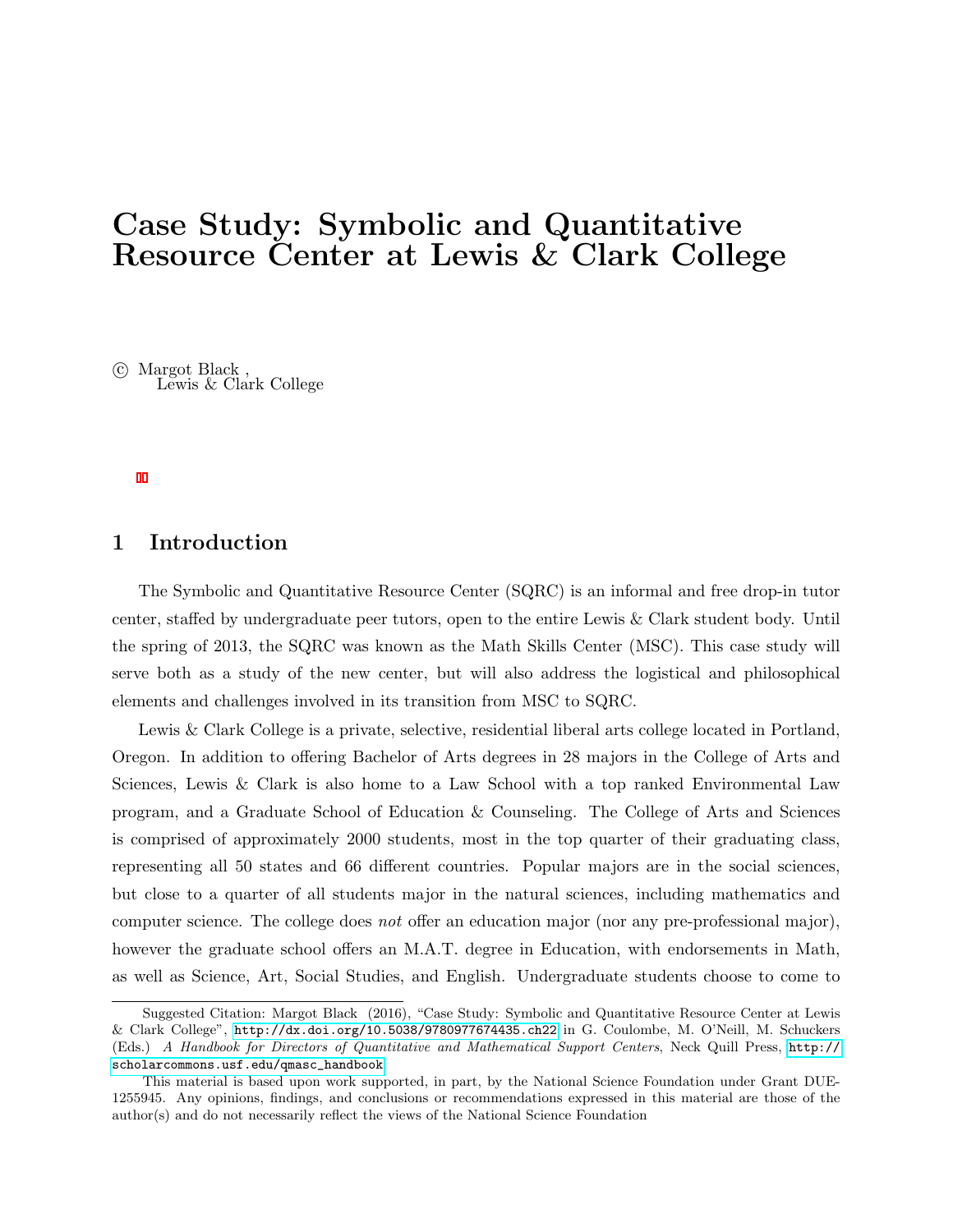Lewis & Clark for its small class sizes, extensive opportunities for overseas study, undergraduate research opportunities, beautiful campus, and dedicated faculty, well known for their commitment to excellent teaching.

The Math Skills Center was created in 1980 in response to a growing need for dedicated space and personnel to address and manage math remediation. Its creation coincided with the establishment of a remedial math course, Math 055 — Review of Intermediate Algebra, of which the Director of the MSC was the sole instructor of record. The center and the course were closely intertwined in a symbiotic and mostly static relationship for the better part of 30 years. Math 055 was taught in the MSC, either by the MSC director (for the lecture formatted sections) or facilitated by MSC tutors (for the self-paced sections). The MSC director was even in charge of placement testing to determine which students would take Math 055 and which were proficient enough to move onto college level math and science classes. At the time, "Mathematical Proficiency" at the intermediate algebra level was an official *graduation requirement* and the MSC was the place on campus designated to help students establish that proficiency and hence meet that requirement. Secondary to this, the MSC provided a space for students in lower division math classes to get help with their math homework.

Though the Math Skills Center was a valuable and well utilized resource, it was located in a hidden basement corner of campus and regarded as primarily a resource for weak students. Thus, many students were reluctant to visit the MSC even if they could find help there and faculty, wary of its stigma as a center for remedial math help, were reluctant to refer their students there. Students were more inclined to take advantage of the student-run and student-fee-funded one-on-one tutoring program (all Lewis & Clark students can have up to 2 hours per week per course of one-on-one peer tutoring). Despite its mission statement to help students with "any math problems they encounter, including those which arise in classes outside the Mathematics Department," only students in lower level math classes patronized the MSC. Likewise, Math 055, the course that justified the Math Skill Center's very existence, was not popular among students, as it did not offer any credit towards graduation. Nor was the course popular with faculty and administrators who felt that a selective college had no business offering a remedial math course.

The retirement of the MSC's longtime director in the spring of 2011 created an opportunity to completely rethink the need for and function of Math 055 and the MSC. A math department faculty member stepped in as interim director — an experiment in how much leadership the center required — and a new course was developed to replace Math 055: CS102 — Quantitative Reasoning, a course designed to improve quantitative reasoning skills rather than to remediate algebra. These events coincided with the college receiving a generous grant from the Teagle Foundation. The grant proposal, written in response to a growing realization that students were graduating from the college without having improved their quantitative reasoning abilities, had two main objectives: 1) Develop a pilot course (CS102) to address the issue, and 2) expand the role and function of the Math Skills Center to support such a course and to support strengthening QR skills in general.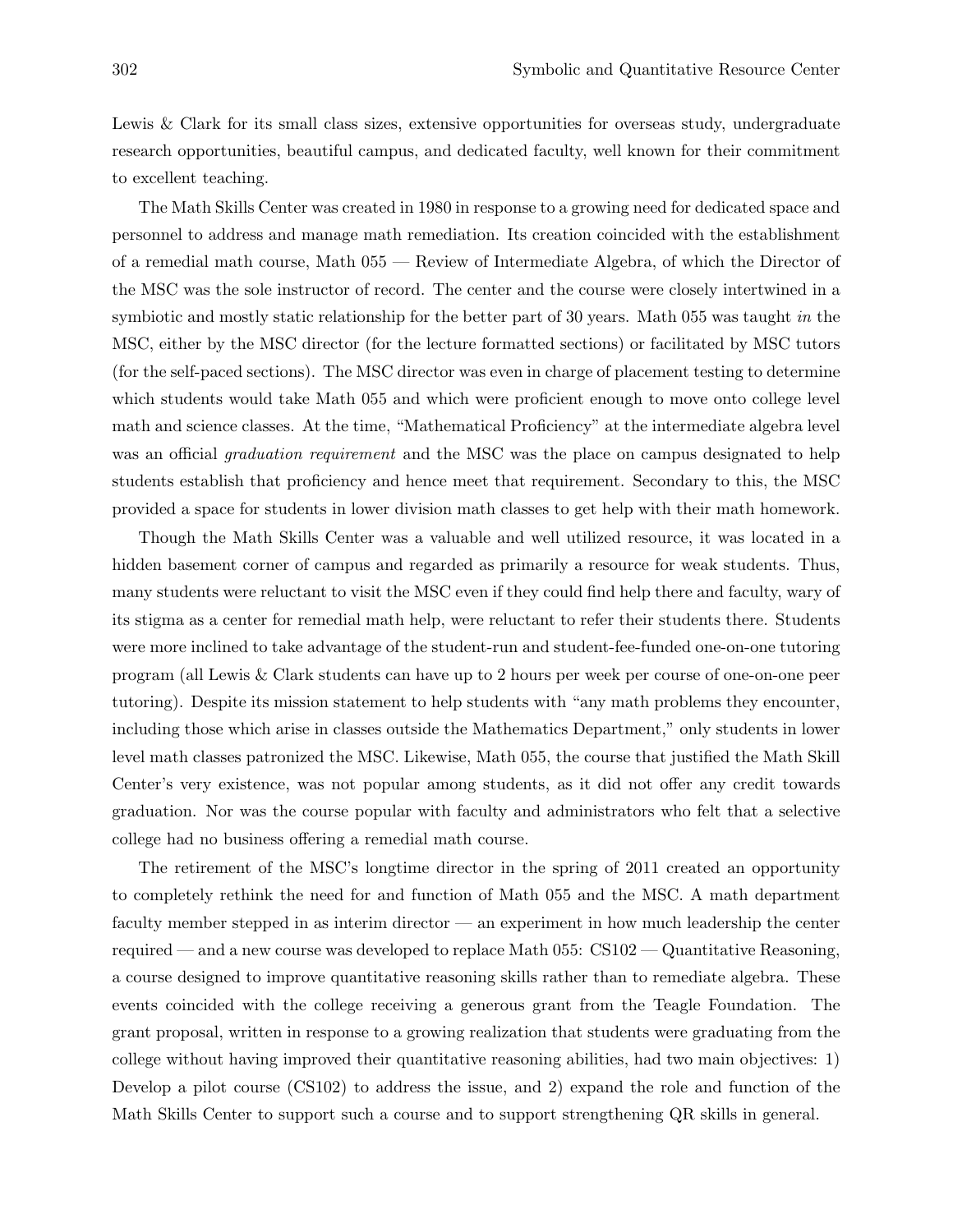The remedial math content of Math 055 was absorbed into the new course's curriculum, however, unlike Math 055, CS102 was structured more traditionally in that it would not be self-paced with MSC tutor support, nor taught in the MSC, nor taught by the [interim] MSC director. Without Math 055 to teach and support, and other tutoring options available on campus, it wasn't clear that the Math Skills Center would be utilized at levels justifying its expense. Under the interim director, and with reduced staffing, the usage and efficacy of the MSC were under close observation in 2011/12 by an administration looking to tighten its belt.

Fortunately, it was observed that the MSC was still just as necessary as ever, if even just to support CS102 through peer tutoring, so a new director was appointed for the 2012/13 year. At that time, the faculty piloting CS102 handed off the entirety of the teaching, assessment, and curriculum development duties to the new director, and thus a new relationship between the MSC and quantitative reasoning was born.

By virtue of this shift in curricular priorities, and with a great deal of financial help from the Teagle Foundation's grant, the MSC has undergone a major transformation. Moved to a new, more central space, and given a new name, the Symbolic and Quantitative Resource Center also has a new and expanded mission: to support and enhance symbolic and quantitative reasoning across the curriculum and campus community.

The SQRC is still in its early phases of this transition and is still navigating its evolving role in supporting the pursuit and development of quantitative reasoning skills at the college, both in and out of the mathematics department. Many new services that will appeal more broadly to the campus community are on the horizon. At present, the SQRC primarily accomplishes its new mission by simply expanding its drop-in tutoring services to students in all quantitative courses at all levels, not just lower level math classes. To this effect, the center has tutors qualified to assist students not just in mathematics but also in statistics, computer science, physics, chemistry, economics, logic, quantitative reasoning, and quantitative research methods courses. But more than just a homework help center, visitors to the SQRC can find additional resources for their courses such as course textbooks, computers with software such as R, Excel, SPSS, STATA, LaTeX, and Mathematica, as well as enthusiastic tutors who are trained to help students engage with the material in a way that will foster greater independence with it.

As previously alluded to, the center has just completed its relocation from an obscure basement location to a more central, accessible, and visible location in the main entry of the building where all math and social science courses are taught. This relocation has had a profound effect on the SQRC. Though exact figures aren't available, we know that more than double the number of students visit the SQRC in its new location. The new location also well positions the SQRC to become a greater part of the campus community, greatly expand its curricular reach and scope of services, and rebrand itself as a center that provides both academic support and enrichment.

The new SQRC occupies 655 square feet of an almost exactly square space (see Figure 1), right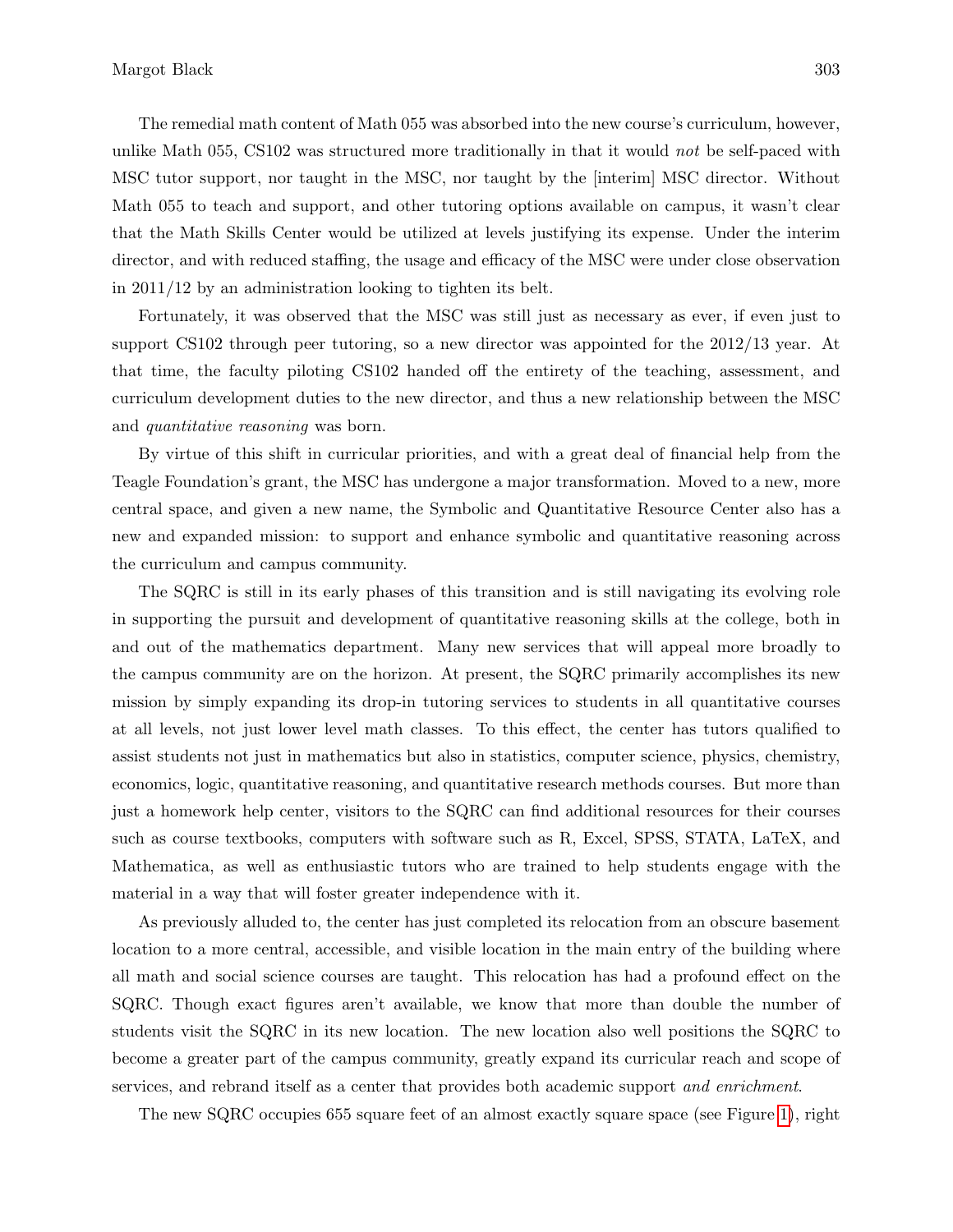inside the main door of the newest and largest classroom building on campus. The space was formally used as a café (long since defunct) followed by an underutilized student lounge space. Through some summer remodeling and necessary funding by the college, the SQRC could open its doors in the fall of 2013. A wall-to-wall, floor-to-ceiling sliding glass door — the only barrier between the center and the noisy passing time traffic — was converted into a wall-to-wall, floor-toceiling white board, a favorite attribute of the new space. The sliding glass door was fixed in place at the edge of a new doorway that was installed, forming the interior entrance to the SQRC. The door is secured by a keypad lock to which only tutors have the code (they are able to program it to stay unlocked for student passage). The SQRC also has an exterior entrance, unlocked from the inside by sliders, or from the outside with a Math Department key (not available to tutors). Tutors open the center from the interior entrance, unlock the exterior doors, and then students using the center can (and do) access the room from both entrances. It is nice to have a location with exterior windows so that students can easily tell when it is open if it is dark outside and so that both tutors and students feel safer there at night.



Figure 1: SQRC Floor Plan

Just inside the interior door is a computer sign-in station; all students visiting the center are required to sign in using a Google form (see Appendix). After signing in, the students can take a seat at one of 8 trapezoidal tables (which can be rearranged into many different formations),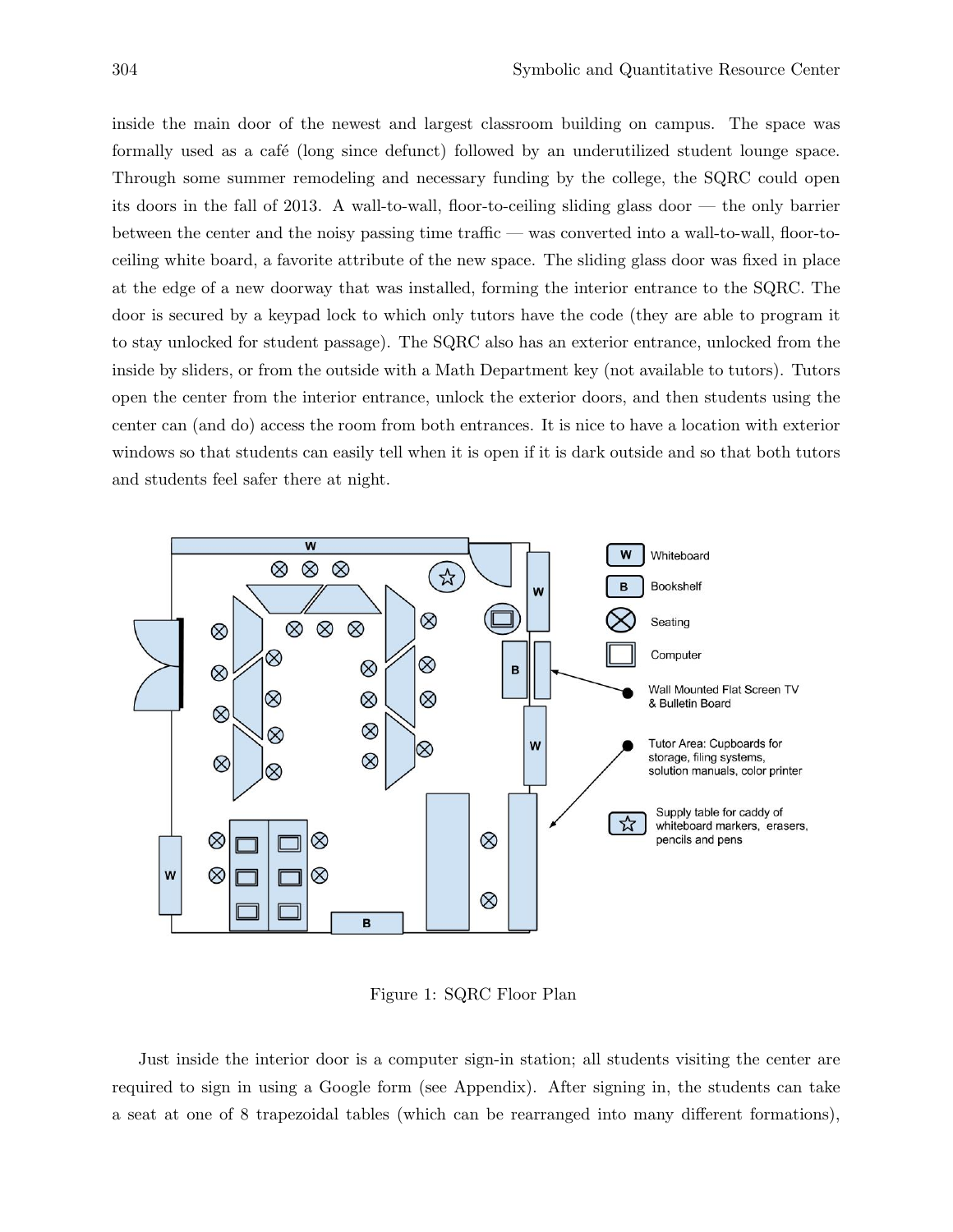or at one of the six computers in the SQRC: 4 iMacs and 2 PCs. The computers are kept on tall tables that can be walked up to, but four stools are provided. Rarely are all 6 computers in use at one time. The SQRC has two bookshelves for student use. A small bookshelf holds supplemental course resources (such as old textbooks and laminated 'Quick Study' guides) as well as office supplies for student use such as whiteboard markers, scratch paper, graph paper, a stapler, 3-hole punch, pencils and pens, rulers, electric pencil sharpener, tape, etc. A larger bookshelf is the new 'textbook library'. It holds all current textbooks for SQRC supported courses, another very popular feature of the new space. Students can use the books only while they are in the center and many students do use them to work on their homework in between classes.

The room still has the back counter and front counter of the defunct café; these have been repurposed as tutor and file storage. The front counter provides a nice space for students to walk up to for quick questions. The back counter has a color printer that can be used by students to print out materials and assignments for quantitative courses. It also holds a countertop filing system that is used for students to turn in their homework, or for professors to leave supplemental materials, or student work to be handed back. (Files are made as needed for any professor that requests them.) Solution manuals are locked in one of the cupboards and are generally only utilized by tutors. Graphing calculators are also kept locked up and can be checked out by students with their student ID. We do allow students to leave the center with a calculator as they are often checked out for use on an exam. Thanks to the vestiges of the café, the back counter also has a sink, mini-fridge, and a coffee maker. The latter two are employee perks that the tutors greatly appreciate. Tutors can sit in one of two stools (soft seating with a chair back) that are generally positioned in between the two counters.

On Sundays and during the evening, when the center is busiest, two nearby classrooms are reserved for SQRC overflow. Tutors are instructed to move study groups, or other groups of students studying similar material (i.e., Chemistry and Physics) to the overflow rooms before the center becomes overwhelmed.

#### 2 Center Organization and Services

Organizationally, the SQRC is an autonomous entity, independent of any other department. Its personnel is comprised of student tutors and the director. The director, officially reports directly to the Dean of the College, but generally consults with the Math Department chair for most matters. Historically, the Math Skills Center employed between 16 and 20 tutors a semester, but the SQRC has required an increase in personnel due to an increase in traffic and its expansion of services. It currently employs about 30 tutors, five of which exclusively tutor chemistry, and three of which are hired by the physics department to primarily tutor physics. The remaining can all tutor math as well as other subjects such as computer science and economics. The SQRC currently operates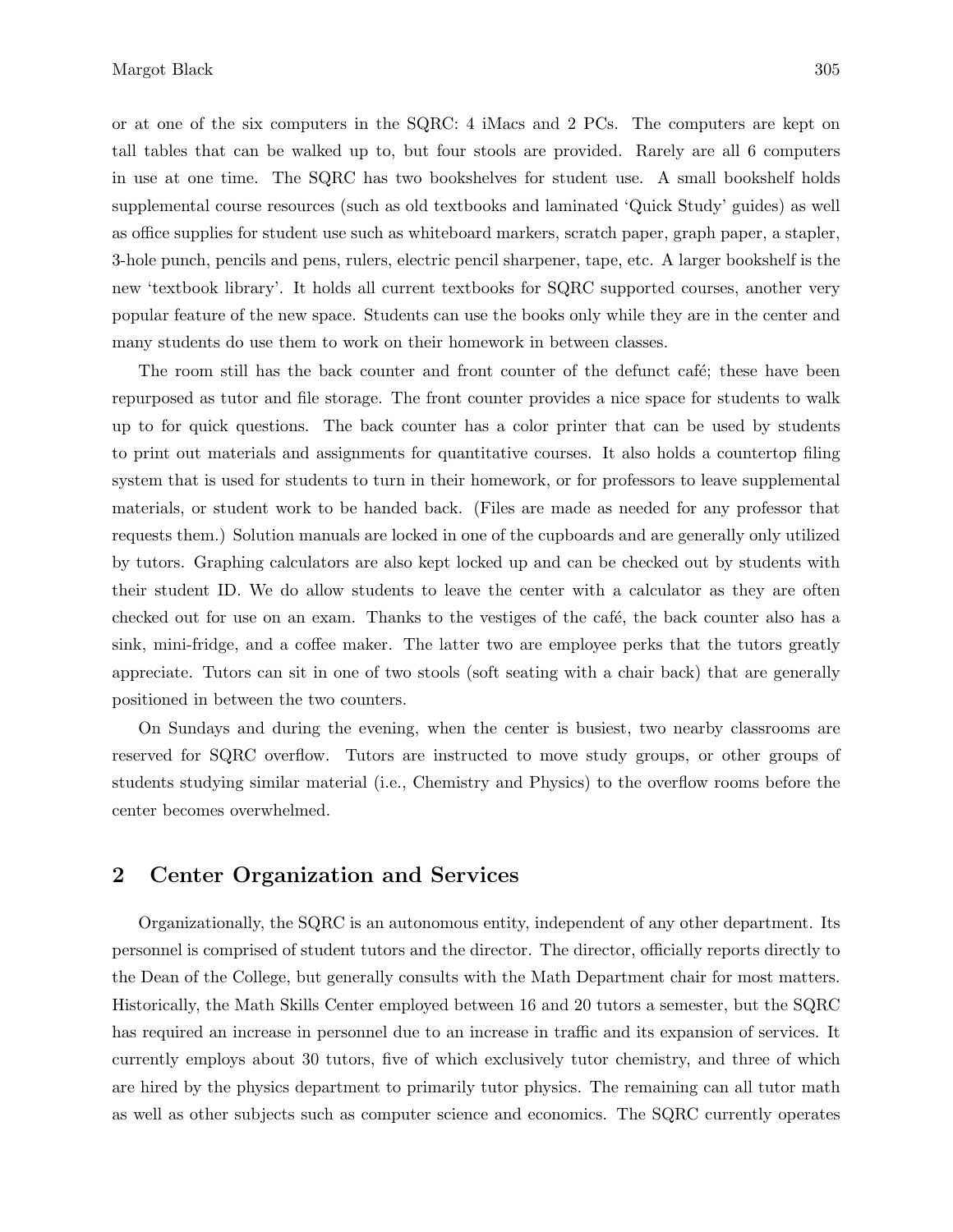with an annual budget of \$12,600, of which \$11,000 is for payroll, and the remainder for supplies and other operational miscellany. However, given the greatly increased demand of the SQRC, and the end of the Teagle grant's financial support of the SQRC, a budget of \$25,000 was approved for the following school year. At present, chemistry and dedicated physics tutors are paid out of their department's budgets.

Despite its departmental autonomy, the SQRC is unofficially a part of the close-knit Math Department family. The director, who is required to hold at least a Master's degree in Mathematics, and who has always been hired by a Math Department search committee, keeps an office in the math department, attends department meetings, and relies heavily on the department's administrative assistant.

This relationship with the math department actually led to some difficulty in determining a new name for the center. With the relocation of the center and planned expansion of services, and also in an effort to shed the reputation of being just a support center for those struggling in basic mathematics, it was generally agreed upon that a new name was in order. Determining the new name was left up to the director and the math department, though it ultimately needed approval from the Dean. A first and popular suggestion was 'Quantitative Resource Center'. However, math faculty felt that since the center would still primarily focus on math, they didn't want its new name to suggest otherwise. Also, though mathematics and quantitative reasoning are certainly related, one is not a subset of the other. Pure mathematics is more symbolic in nature than quantitative; hence, 'Symbolic' was appended to the name 'Quantitative Resource Center'.

The director, a full-time exempt staff member on a 9-month contract, has three primary responsibilities: running the center, teaching CS102, and administrating the Quantitative Reasoning Exam (QRE).

- The first entails submitting and managing the yearly budget, staffing the center including interviewing, hiring, supervising, and training the tutors — advertising, marketing and assessing the center's services, communicating with the math department and campus community regarding matters pertinent to the center and tutors, and making sure that the center is in good working order with regard to supplies and educational resources.
- As for teaching, the college currently offers two or three sections a semester of CS102 and the Director of the SQRC is its sole instructor, responsible for the instruction, assessment, and curriculum development of the course as well as advising students in the class.
- Finally, with the help from the Math Department's administrative assistant, the director is in charge of administering the 'Quantitative Reasoning Proficiency Exam.' The test places students into CS102, or determines that they are proficient enough in intermediate algebra to move onto their college level math and science courses. Responsibilities of administering the test include maintaining information about the test on the college's website, providing review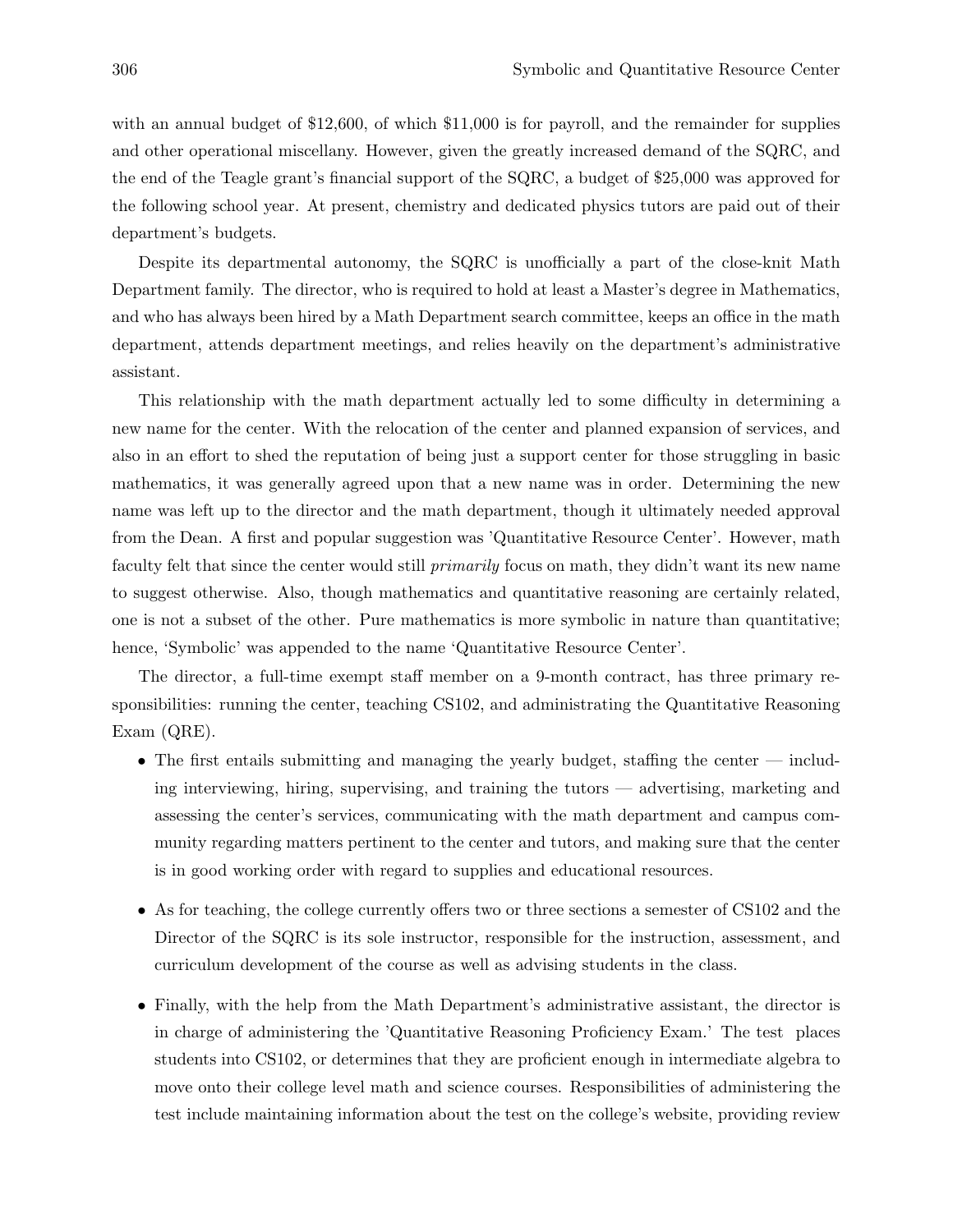materials, assessing the testing instrument (currently using the commercial product ALEKS PPL), advertising and proctoring the exam at various times during the year, and advising students based on their results.

The SQRC is typically open everyday except Saturday, with hours during both daytime: midmorning until 5 PM, and evening: 6 PM until 10 PM. The actual schedule varies from semester to semester and day to day depending on the number of tutors, their availability, and demand. The schedule is posted on the doors of the SQRC, announced in classes, and placed as a Google Calendar on the SQRC's website.

Usually one to two math tutors staff the center at all times with an additional chemistry or physics tutor available in the late afternoons and evenings. Many of the math majors are qualified to tutor in other subjects such as physics, computer science, and economics and those specialties are advertised accordingly. For special courses, such as logic and quantitative research methods, specific tutors and tutor hours are advertised to students in course syllabi.

When students arrive at the center they are prompted by the tutor on duty to sign in at the signin computer (right inside the interior entrance). After signing in, they can take a seat and ask for help immediately, work independently or in a study group, or make use of the new textbook library. Students may also come in to turn in homework, or to use or get help with Excel, Mathematica, R, STATA, SPSS, LaTeX, or other software.

When tutors are assisting students they are encouraged only to write on the whiteboards, rather than on a student's paper. More importantly, the SQRC has about a dozen mini whiteboards, 2' x 3' pieces of white board material purchased and cut to size at Home Depot, which students are encouraged to use while in the SQRC rather than a pencil and paper. These whiteboards better facilitate group work and collaboration, and encourage productive brainstorming. The whiteboards are very popular among both students and tutors. Indeed, even professors often borrow several for group work in their classes.

#### 3 Staffing, Hiring and Training

The SQRC tutoring staff is comprised exclusively of student peer tutors. Historically, tutors were recruited through their math professors, who were asked to identify strong students with a good demeanor and helpful attitude. This year, in an effort to expand the areas of expertise of tutors, professors were also asked to recruit students with strong computing skills, experience with statistics, and double majors. Currently the chemistry and physics departments recruit and hire their own tutors but the SQRC director schedules and supervises them. Similarly, students that tutor for more specialized non-math and science courses, such as logic and research methods, are recruited directly by the courses' professors.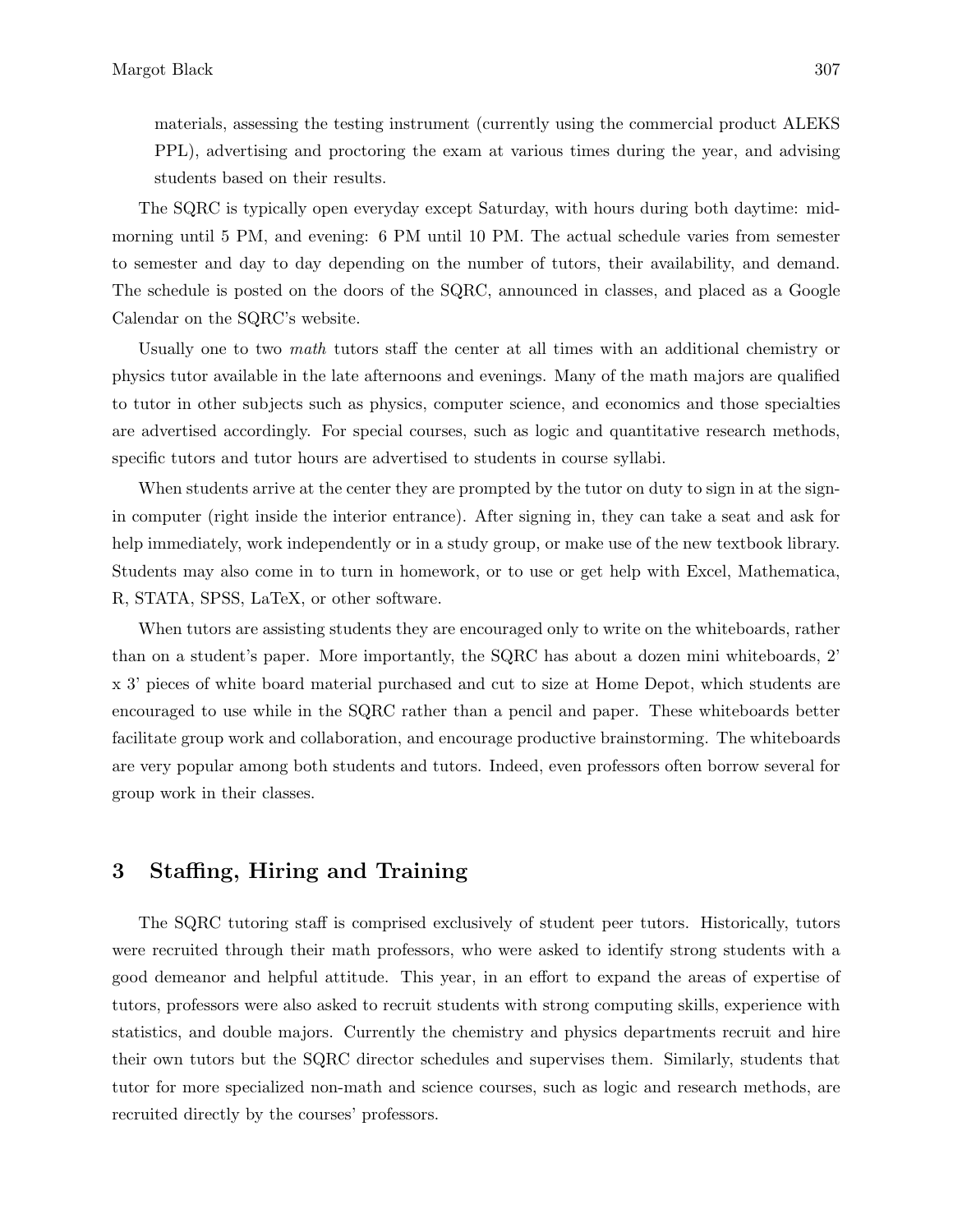Many of the referred tutors are math majors, but since the center has historically only served lower division courses, the only requirement is successful completion of Calculus 2. A requirement that tutors have successfully completed Discrete Mathematics and Calculus 3 (multivariable calculus) is currently being considered as many students now come into the center for help with these classes.

The following is the process of hiring math tutors: each spring professors are invited to recommend strong students with helpful demeanors as potential new SQRC tutors. The director then emails the referred students an application and invitation to arrange an interview. Hiring is ultimately based on goodness-of-fit, how many positions there are to fill, and whether or not a student has work-study. The position does not require work-study but those with work-study are given preference in hiring. In addition, rising sophomores are given higher priority than juniors or seniors as the SQRC is looking to find students who will be on staff for  $2 - 3$  years of their college career. A tutor's position has always been automatically renewed if they express interest in continuing the position; they are not required to re-interview and they generally stay on from semester to semester, year to year, returning to the SQRC even after they have studied overseas for a semester. Tutors start at minimum wage (currently \$9.10/hour in Oregon) and get a \$0.25/hour raise per semester of service.

This hiring process has consistently resulted in hiring great tutors for the center; however, there always seem to be well-qualified and enthusiastic students that fall through the cracks of the professor referral system. Thus, this year the SQRC will have an open application process but still ultimately require candidates to be recommended by their professors. Only those students who are strongly recommended by their professors will be invited to an interview.

As previously discussed, one to three tutors staff the center at any given time. The earliest shifts usually have only one tutor, as they tend to have the fewest number of students visiting; by 1 PM there are two tutors on staff, and after dinner (6 PM – 10 PM) there are two to three math tutors as well as a physics or chemistry tutor. The evening is the busiest time for the center. A tutor will typically work two  $1.5 - 2.5$  hour shifts each week.

The MSC's budget is not currently adequate for extensive training. Tutors attend one paid 2-hour mandatory meeting each semester that includes both orientation (in the fall) and some tutor training. A representative from Student Support Services attends and discusses learning styles, learning differences, and multicultural sensitivity. To mitigate this lack of training, less experienced tutors usually only work with more experienced tutors, rarely by themselves on a solo shift.

The Writing Center at Lewis & Clark uses a 1-credit hour Practicum course as a means of training its tutors. Such a course is being piloted in the spring semester of 2014 at Lewis & Clark for the SQRC. If successful, it will be offered yearly in the fall and will be required of all new tutors. The course will meet for one hour, weekly, with the intent of training tutors in best practices with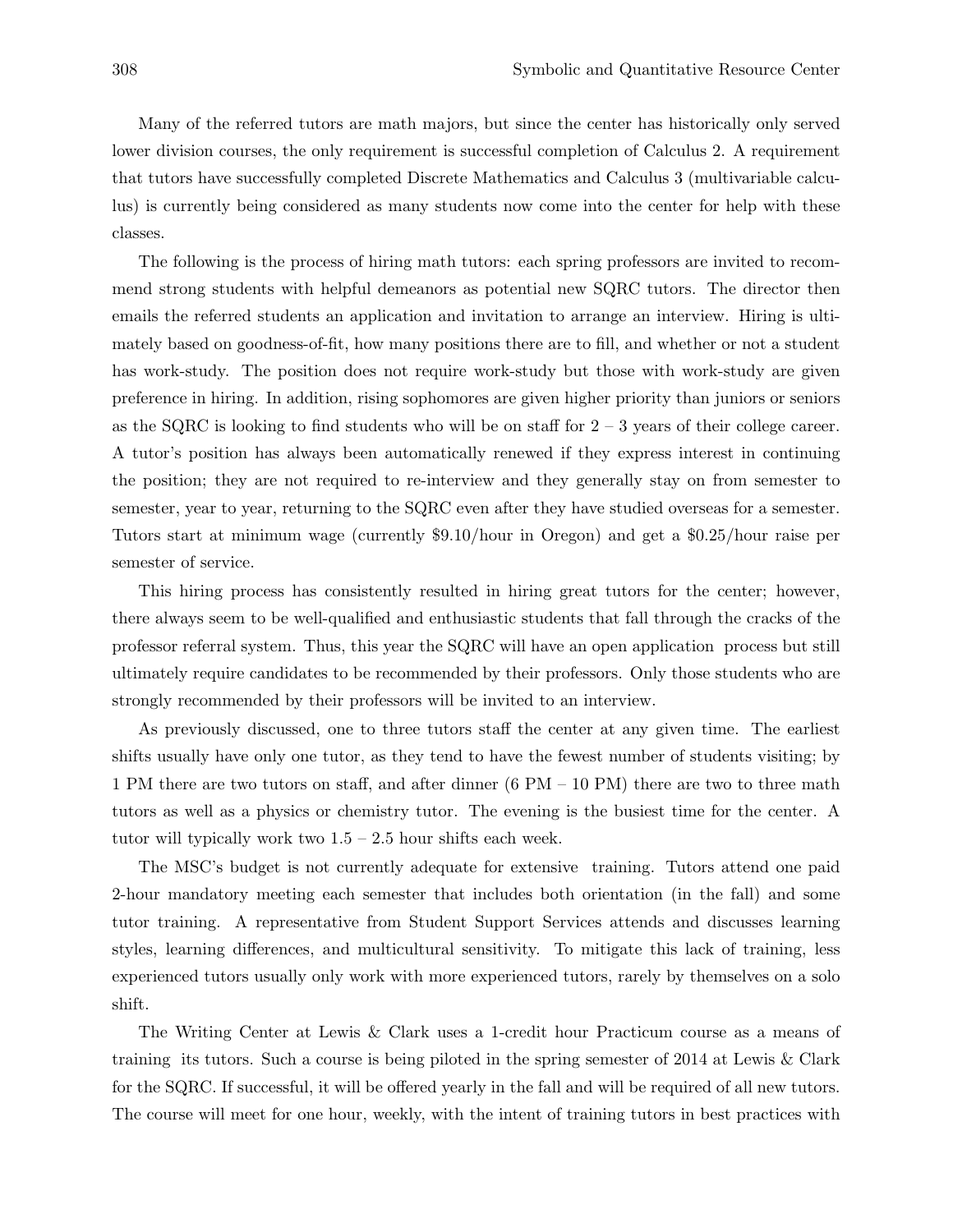#### 4 Community Interactions

Interaction between the old Math Skills Center and the campus community was minimal outside of the Math Department, and somewhat scant even then. Indeed, its location made it difficult to find for all but the very determined! Although there was general acceptance that the MSC's existence was essential, its reputation as a remedial math hub and support center for underprepared students meant that non-math faculty and the administration kept their distance. However, due largely to the new and improved central location of the SQRC, as well as its new focus on quantitative reasoning rather than remedial mathematics, community interaction and appeal have increased considerably.

The SQRC is mainly a place where students go to meet with peer tutors, but given that the center is located in the same building where all of the math and social science classes are taught, professors often pop in on their way to or from class to drop off papers or supplemental materials and also to assist their students. Additionally, all math professors can use their key to access the center, and other professors can obtain the door code if they request it. This has enabled some professors to hold review sessions in the center when it is not otherwise open, which they are welcome and encouraged to do. Having professors hold office hours in the center has been considered but is not, at this time, on the horizon.

The entire faculty has generally expressed their support and enthusiasm for the SQRC and their desire to interact with it, thus further plans to increase its exposure are underway. Plans include faculty development, especially in supporting individual and departmental attempts to infuse nonquantitative courses with elements requiring quantitative reasoning. This may take the shape of faculty trainings, as well as individual mentorship and course support in the SQRC.

Many potential opportunities and ideas for the growth and trajectory of the SQRC, especially as it pertains to community exposure, will be subject to the soon-to-be formed SQRC Advisory Committee. Until now, neither the MSC, nor SQRC, have had an advisory committee. The proposed committee will comprise of  $6 - 8$  members of faculty across the curriculum and will focus on, among other things, ways that the SQRC can interact with and impact the entire campus community. One exciting possibility that will be discussed is how the SQRC can help create and support a scientific component of the Writing Center!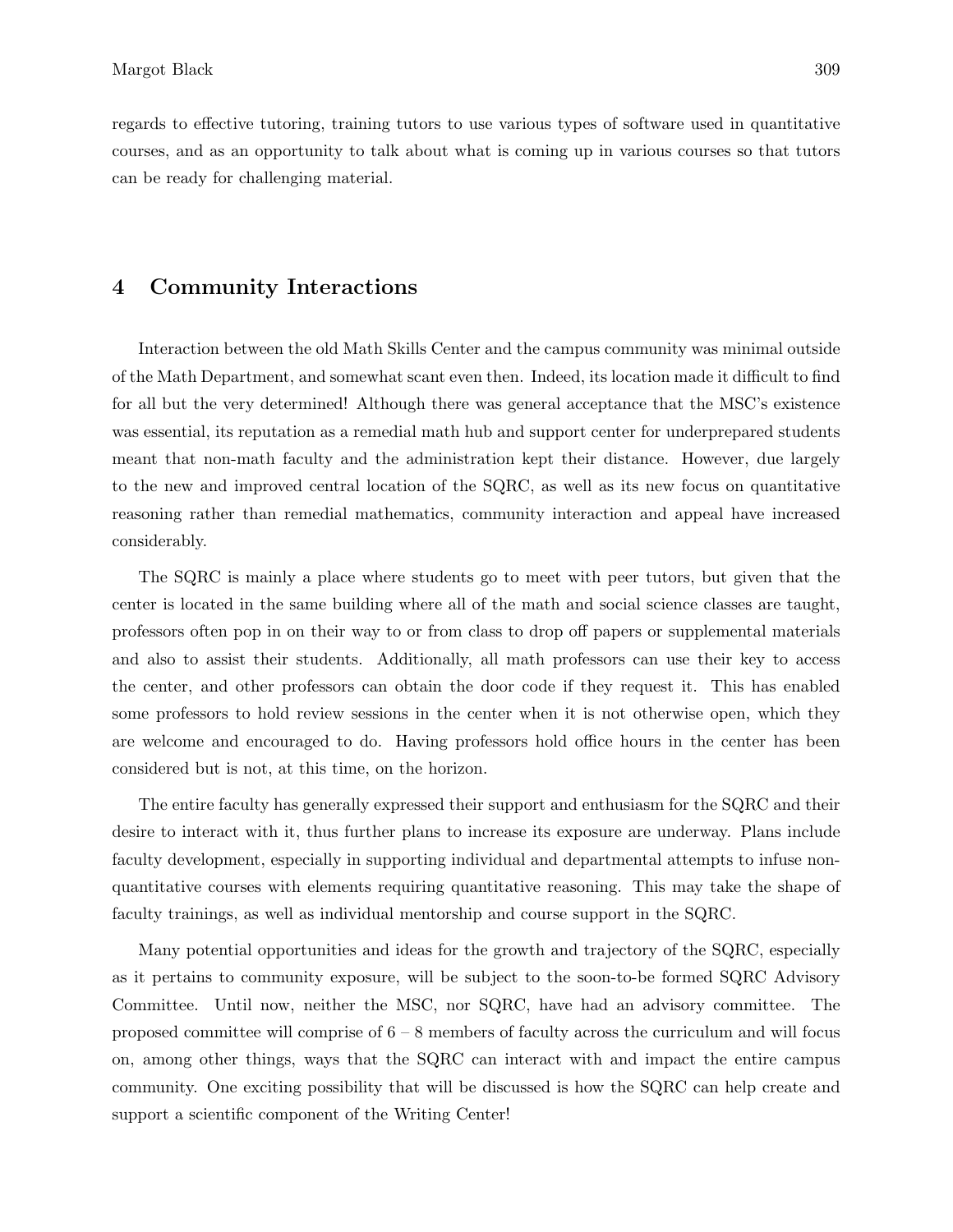#### 5 Assessment at the Center

The only formal assessment of the center to date occurs during the external evaluation of the math department. Internal efforts to rigorously assess the center are in their nascent stages. One item for assessment is who is using the center, and why. In the past the tutors would tally the number of students in specific classes in the center during their shift, with a large group of classes left for the 'other' category. The new sign-in system also collects this information, and more (See Appendix). This will enable the director to monitor unique versus return visits (student IDs are required) and also allow us to compare the grades of the students who visited the SQRC with those who did not, as a way of possibly assessing its efficacy. A student feedback form, on paper and on the computer, will also be instituted this year. Absent of this feedback, assessment has largely been anecdotal, or via tutor survey, but even these methods have motivated positive change. Indeed, the relocation of the center was the direct result of loud and frequent complaints that the old center was hard to find and felt 'dungeon-like' (a further punishment for those who struggled with mathematics).

At the end of a tutor's shift, he or she fills out a shift report (See Appendix). The shift report is also a Google Form, the responses of which populate a spreadsheet that is reviewed by the director daily. These shift reports are a valuable source of information for the director and a good way of keeping track of how the center is running on a day-to-day basis. Part of the shift report is called 'Top Topics' where tutors can enumerate specific questions or concepts that multiple students asked about. In the future this information will be sent to professors so that they know for what topics their students are using the center.

#### 6 Acknowledgements

We would like to thank the National Science Foundation for its generous support of the QMaSC Workshop through NSF grant number 1255945. Any opinions, findings, and conclusions or recommendations expressed in this material are those of the author(s) and do not necessarily reflect the views of the National Science Foundation.

I would like to thank the Teagle Foundation for its generous collaborative Engaging Evidence grant to Lewis & Clark and Willamette College. Through this grant the director of the SQRC has been able to connect with other center directors and become fully engaged and immersed in the national community of center directors and quantitative reasoning. If not for this grant, the writer would not be writing right now.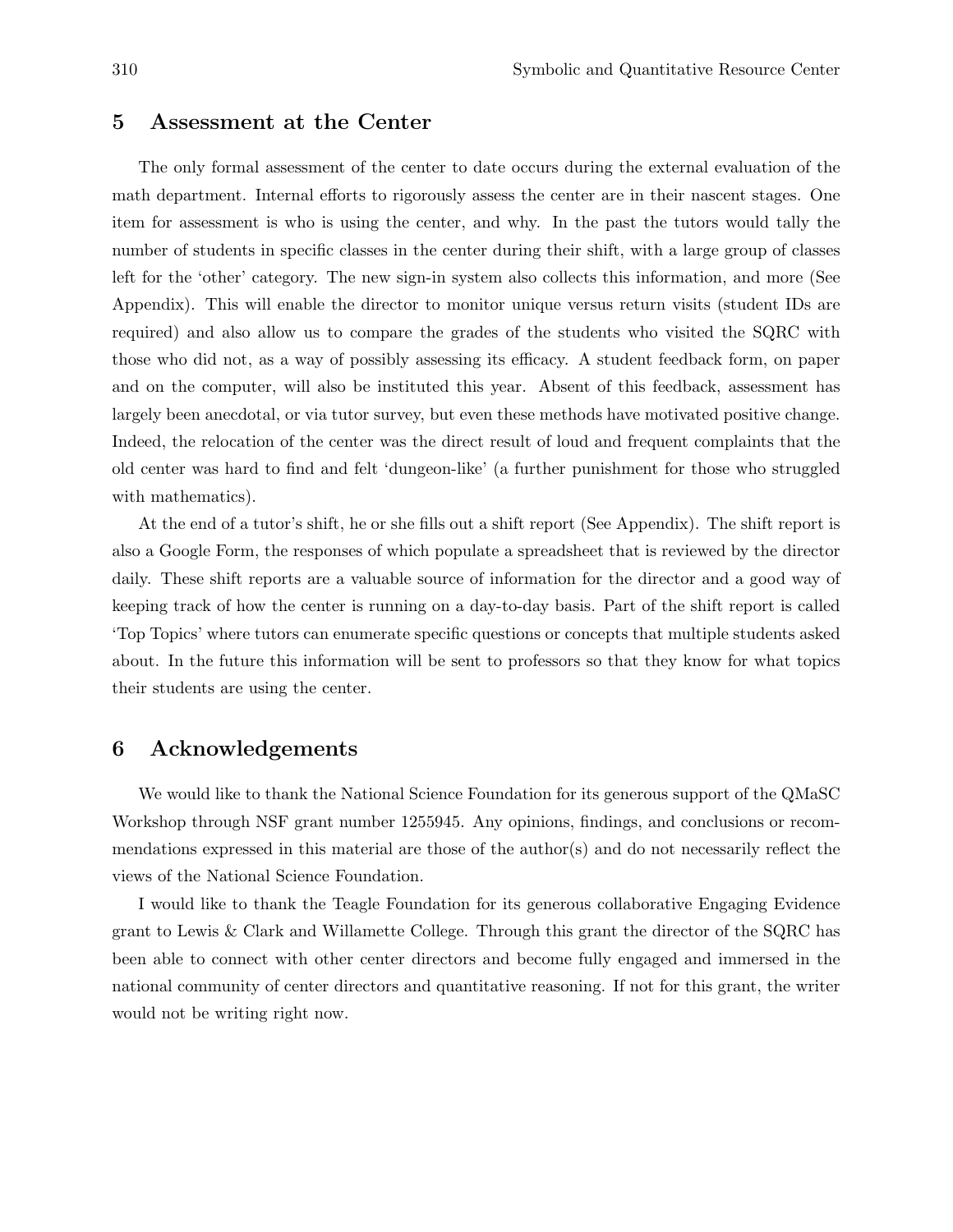## 7 Appendices

# **MSC Student Sign-in Form**

\* Required

### Please enter your student ID \*

This information will not be shared, nor connected with your name. It helps us to track the center usage.

This is a required question

## What brings you in today? \*

(Select all that apply)

- I need help with homework
- $\Box$  I am studying for a quiz / test
- □ I need help with Excel / R / SPSS / STATA / LaTeX / Mathematica
- T'm just working on my homework; I'll get help if I need it
- Meeting a study group
- $\Box$  Picking up a review / skill sheet
- □ I generally need help understanding concepts from class

## What subject are you here for today? \*

(If you are here for more than one please fill out the survey twice.)

| s created inside of Lewis & Clark College. |
|--------------------------------------------|
| buse - Terms of Service - Additional Terms |
|                                            |